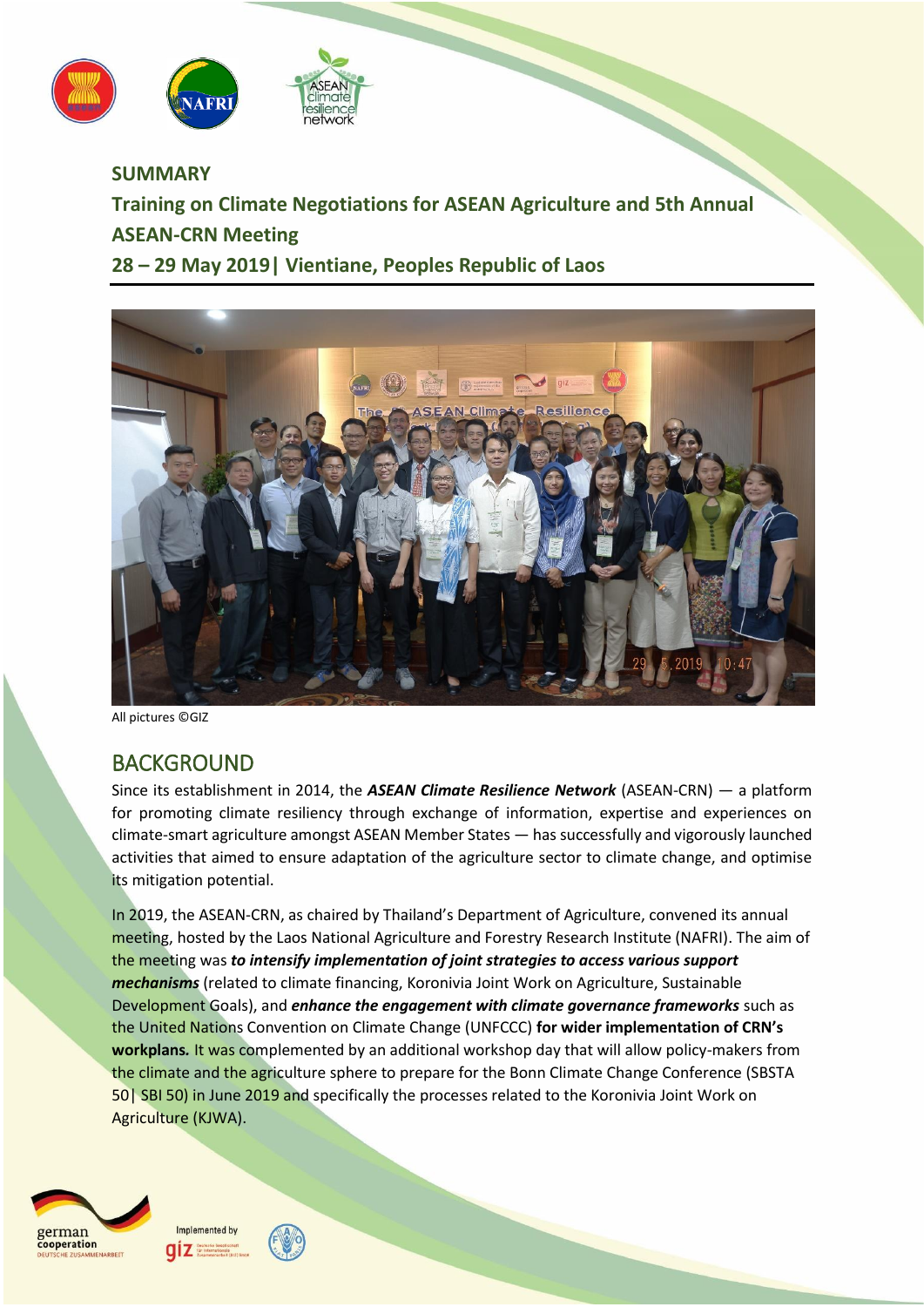The annual meeting was divided into:

#### **May 28 – Training on Climate Negotiations for ASEAN Agriculture (selected participants)**

The meeting outcome aims to continue establishing the ASEAN Negotiation Group for Agriculture (ANGA), endorsed by ASEAN Ministerial Meeting on Agriculture and Forestry (AMAF). This meeting will provide a platform for further planning the ASEAN cooperation related to the KJWA up to now and build capacities for the further negotiations process under the UNFCCC.

#### **May 29 – Annual ASEAN-CRN Meeting**

The meeting outcome aims to continue strengthening ASEAN CRN's contributions to the Strategic Plan of the ASEAN Food Agriculture and Forestry Cooperation Vision (FAF) 2025 through joint responses in addressing the impacts of climate change on food security. With support from partners, this meeting will produce actionable strategies that aim to continue implementing the ASEAN-CRN plans and gain wider legitimacy of its work through integration in each member state's National Determined Contributions (NDCs).

The meeting was supported by the Climate Smart Land Use (CSLU) Project funded by the German Federal Ministry for Economic Cooperation and Development and implemented by the Deutsche Gesellschaft für Internationale Zusammenarbeit (GIZ) in close cooperation with the ASEAN Secretariat (ASEC) from GIZ and UN FAO Regional Asia Pacific Office.

It was attended by members of the ASEAN-CRN, consisting of focal points from the ATWGARD and selected focal points from the ASEAN Sectoral Working Group on Crops and the ASEAN Working Group on Climate Change, as well as experts from AMS working on the climate change negotiations (mainly from ministries of agriculture and enviroenment or related government bodies and research institutions). Of the 10 AMS, only Myanmar and Singapore were not represented in the meeting. Regional and international development partners and civil society representatives were also present in the meeting, including the CGIAR Research Program on Climate Change, Agriculture and Food Security (CCAFS), Grow Asia, CUSO-VSO, United Nations Economic and Social Commission for Asia and the Pacific (UNESCAP), Rice ActionWatch Network (RWAN Philippines) and Climate Smart Villages IRRI-Laos.

# MEETING HIGHLIGHTS - 28<sup>th</sup>

## 1.1 Opening

The opening ceremonies were facilitated by Dr. Viengsavenh of NAFRI who called on Dr. Phome, Director General in the National Agriculture and Forestry Reseach Institute (NAFRI) of Laos, Dr Margaret C. Yoovatana, representing Thailand as the Chair of ASEAN-CRN, and Dr Dinh Pham Hien, representing Vietnam as the current chair of AMAF. They welcomed all participants and highlighted the importance of this meeting of and training for the ASEAN Negotiation Group for Agriculture (ANGA). They appreciated this meeting as an opportunity to exchange about experiences and views, build capacities and create strong network within ASEAN related to the negotiations on the Koronivia Joint Work on Agriculture (KJWA) under the United Nations Framework Convention on Climate Change (UNFCCC). They also stressed the importance on further coordinating within ASEAN for formulating common positons on climate change and agriculture and jointly discussing the on ways forward for ANGA.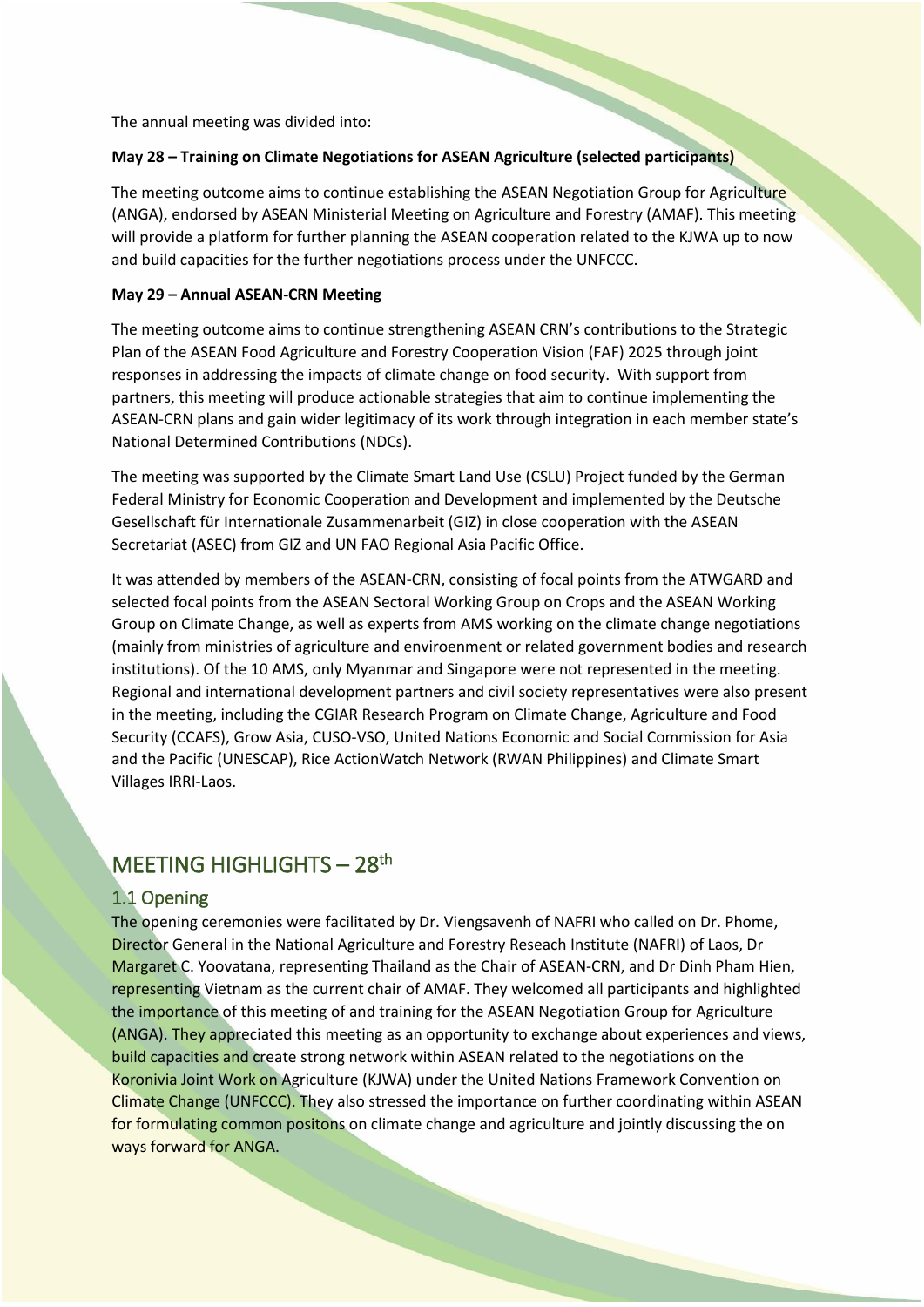# 1.2 ASEAN Agriculture's engagements with the UNFCCC processes

Dr. Yoovatana reminded the participants of ASEAN's engagement in UNFCCC negotiations on agriculture since 2015 and showcased how ASEAN successfully influenced the decisions leading to the creation of the KJWA and the first in-session workshop held during the Conference of Parties (COP) 24 in Katowice Highlights of the ASEAN engagement are:

- 2016:
	- o Two submissions for SBSTA 44
	- o Special SOM 37<sup>th</sup> AMAF agreed on the ASEAN Common Position on Issues Related to Agriculture
	- $\circ$  38<sup>th</sup> AMAF endorsed common position and agreed in principle on establishing ANGA
	- 2017: Further considered at SOM  $-$  39<sup>th</sup> AMAF
- 2018: Vietnam made a submission on behalf of ASEAN on topic 2(a) Modalities for implementation of the outcomes of the five in-session workshops on issues related to agriculture and discussion during COP24

In the reflections following this input, participants stressed the importance to align the efforts of the stakeholders from the agriculture sector with the national processes lead by the UNFCC focal points in the respective AMS. It was highlighted that ANGA also strives to bring together experts from both spheres in order to facilitate effective negotiations on behalf of ASEAN within the UNFCCC.

# 1.3 Training on UNFCCC negotiations

### 1.3.1 Multilateral Environmental Agreements

Ms. Imelda Bacudo, Senior Project Consultant to the CSLU project and facilitator of this training workshop, gave a short overview about the different Multilateral Environmental Agreements (MEAs) and explained where the KJWA, as an element of the UNFCCC, is placed within their landscape. She also explained the core elements of a MEA.

# 1.3.2 Effective negotiating methods and practices to achieve ASEAN agriculture sector objectives under the KJWA

Dr Wojtek Galinski, Consultant and former UNFCCC Secretariat expert, gave a comprehensive overview about

- Major party groupings at the UNFCCC negotiations
- The bodies, structure and processes of the UNFCCC
- The approach for ASEAN to effectively participate in the KJWA
- The basics of negotiation theory and practice, including recommendations for process elements, timing, substance and interacting with others, drafting and considering text

It was explained that ANGA operates under the framework of the G77&China negotiations group. Hence, it is important to closely coordinate with other Parties belonging to this group in order to gain their support for ASEAN submissions. ANGA will need first to develop a clear joint position about relevant topics related to the KJWA and then feed this position into the pre-sessional consultations of G77&China. Also, it will be important to establish channels for continuous informal exchange with other relevant negotiators.

Further, it is important to note that submitting written submission to the UNFCCC is not sufficient to influence negotiations. It is crucial to actively engage during the negotiation meetings and deliver and defend the ASEAN positions.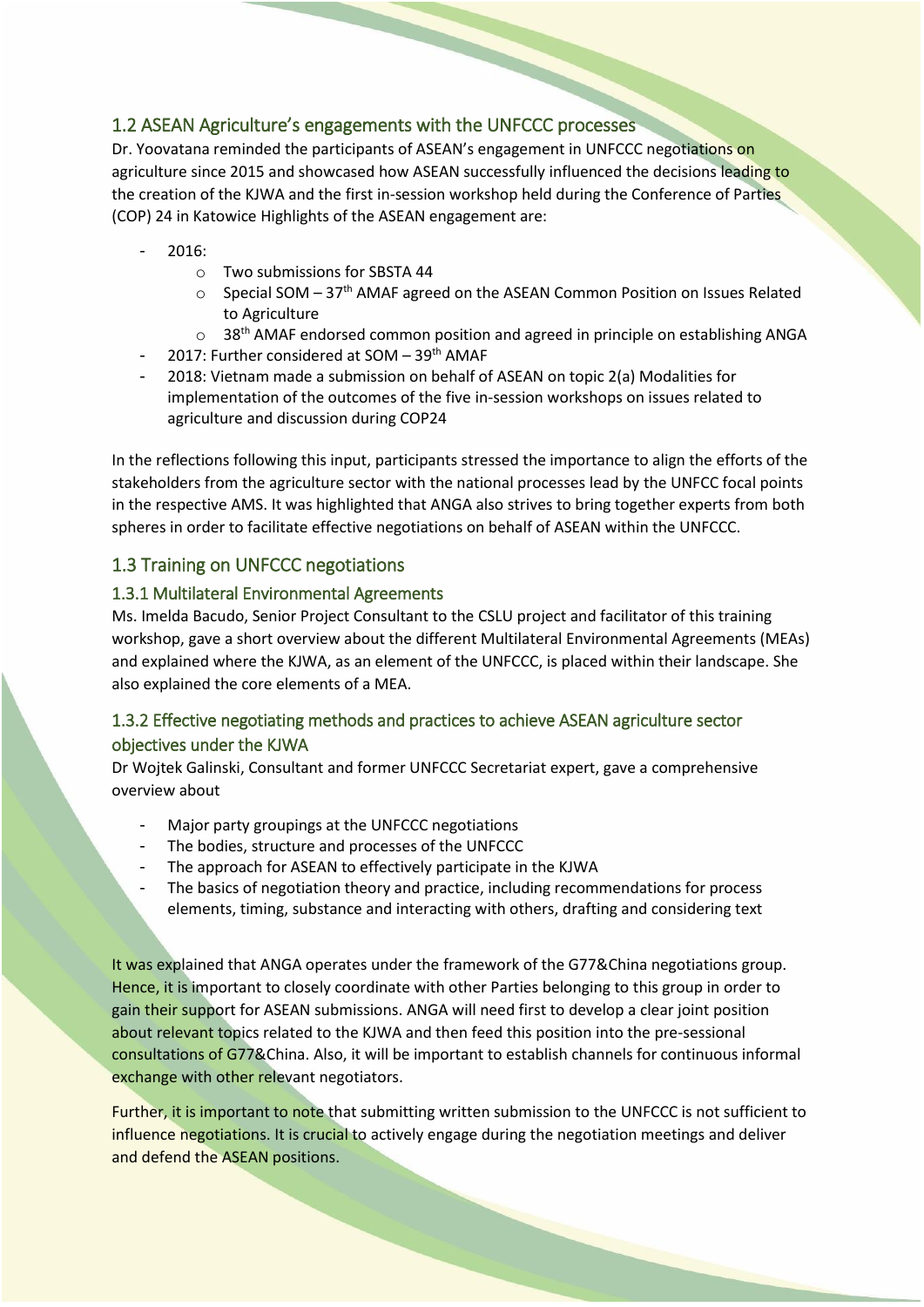In the second part of his input, Dr Galinski focused on the content for the upcoming KJWA in-session workshop during the meetings of the SBSTA and SBI in Bonn, Germany, 17-27 June 2019 and provided guidance on how ANGA can influence discussions on the relevant topics.

#### Overview about the KJWA

The Conference of the Parties at its twenty-third session, held in Bonn in 2017, adopted [decision 4/CP.23](https://unfccc.int/documents/65126) on the "Koronivia joint work on agriculture", which requests the SBSTA and the SBI to jointly address issues related to agriculture, including through workshops and expert meetings, working with constituted bodies under the Convention and taking into consideration the vulnerabilities of agriculture to climate change and approaches to addressing food security. The decision identifies the following elements to start the work:

(a) Modalities for implementation of the outcomes of the five in-session workshops on issues related to agriculture and other future topics that may arise from this work;

(b) Methods and approaches for assessing adaptation, adaptation co-benefits and resilience;

(c) Improved soil carbon, soil health and soil fertility under grassland and cropland as well as integrated systems, including water management;

(d) Improved nutrient use and manure management towards sustainable and resilient agricultural systems; (e) Improved livestock management systems;

(f) Socioeconomic and food security dimensions of climate change in the agricultural sector

<https://unfccc.int/topics/land-use/workstreams/agriculture>

He stressed that the upcoming workshop will provide a key opportunity to influence how the KJWA will be implemented by influencing the contents of the Report on agenda item 2a.

For this, it is important to have a vision of the implementation of the final outcome of the KJWA that will guide further discussion about the modalities.

Dr Galinski presented three general possible outcomes of the KJWA:

- 1. No tangible outcome
- 2. Enhancement of existing programmes
- 3. Creating a new programme

During a scenario exercise session, participants could then explore how to design a negotiations strategy for each the potential outcomes named above.

The exercise showcased that it is important to agree on the elements of the position and a strategy how to negotiate for this position well before the climate negotiations take place. It is also crucial to anticipate negotiation positions by other Parties/groupings in order to prepare counter-arguments.

## 1.3.3 Philippine submission on KJWA topic 2b and 2c

Mr. U-Nichols Manalo representing the Philippines as the appointed coordinator of ANGA shared information about the submission the Philippines are intending to send to the UNFCCC. It addresses the KJWA topics 2 (b) and 2(c).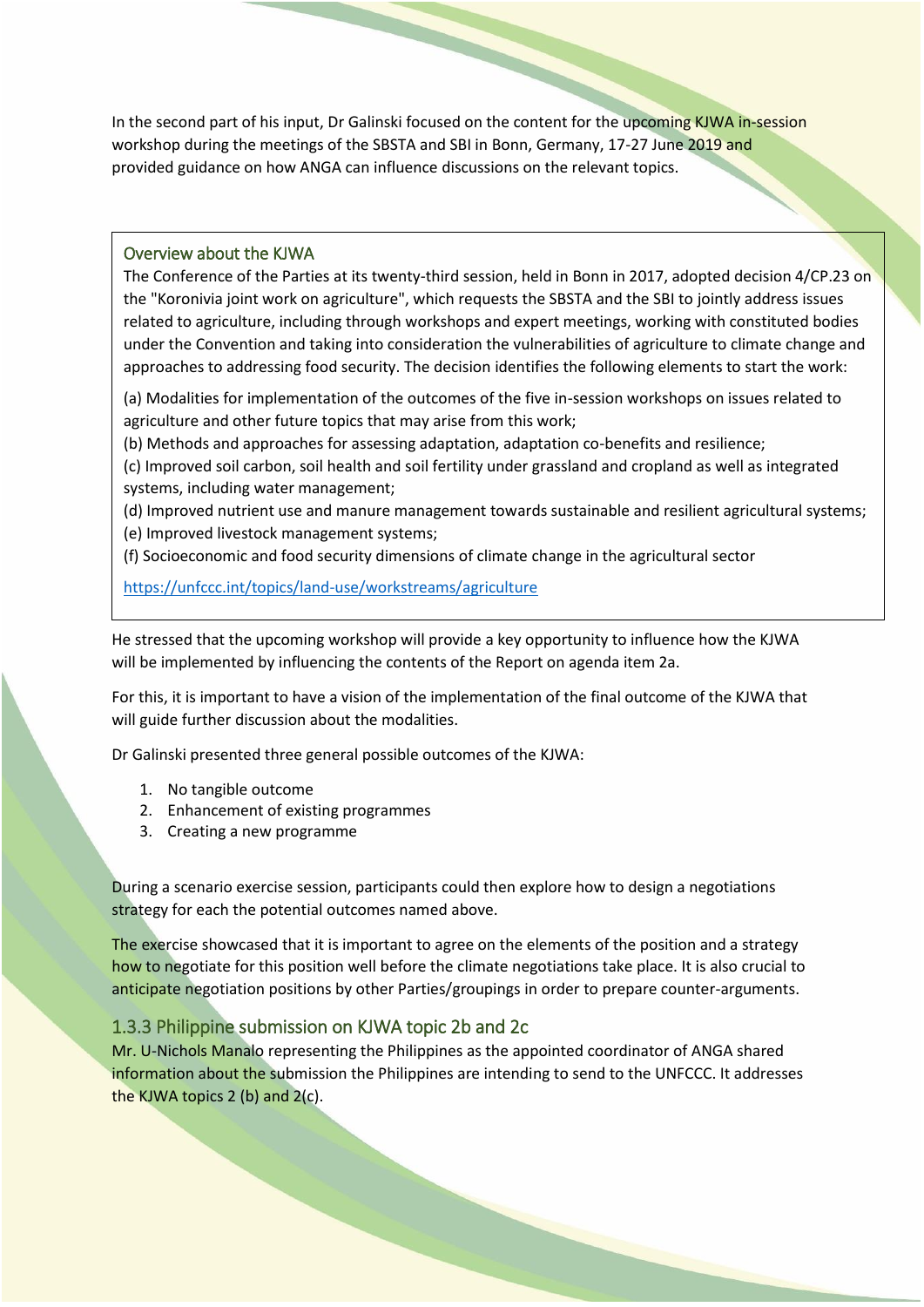

Due to time constraints, the submission could not be coordinated with other AMS, but it includes a reference to ASEAN ("in solidarity with the members of the Association of South East Asian Nations"). It was discussed that other ANGA representatives could support the positions of the Philippines' submission through an intervention during the in-session workshop in Bonn. Further, it was explained that positions can also be placed in the sessions without sending a submission prior to the workshops.

# 1.4 Updates and direction for ANGA

Ms. Yoovatana reported back from a Koronivia Preparation Meeting in Shiga, Japan, 13-16 May 2019 organised by the World Bank. During this meeting, experts exchanged views on agriculture's role in climate change and specifically discussed technical issues related to soil management.

After this update, participants discussed the next steps to further formalize the work of ANGA and to prepare for the SBSTA / SBI 50 in Bonn.

# 1.4.1 Formalising ANGA

To further establish the work of ANGA the following steps will be necessary:

- Informing ATWARD about the workshop results and potential core activities of ANGA, including Annex with TORs of ANGA and overview of core activities (see below)
- Requesting ATWARD to facilitate confirmation of the Philippines as the coordinator of ANGA by SOM-AMAF
- Requesting ATWARD to facilitate nomination of focal points by AMS for ANGA

To support this, the facilitators of the workshop in coordination with Thailand (Chair of ASEAN CRN), Vietnam (Chair of AMAF) and the Philippines will prepare an information note and a presentation for ATWGARD. This information note will include an overview of potential core activities of ANGA:

| <b>Potential core activities of ANGA</b>                                                                    |                                                                                                                                                                                                                                                                 |  |  |  |  |
|-------------------------------------------------------------------------------------------------------------|-----------------------------------------------------------------------------------------------------------------------------------------------------------------------------------------------------------------------------------------------------------------|--|--|--|--|
| Coordination                                                                                                | <b>Submissions</b>                                                                                                                                                                                                                                              |  |  |  |  |
| Regular activities (before, during and after<br>negotiations):<br>preparatory meetings (ANGA,<br>G77&China) | Preparation of submissions need to start about<br>3 months before submission deadline                                                                                                                                                                           |  |  |  |  |
| participation at negotiations<br>analysis of outcomes                                                       |                                                                                                                                                                                                                                                                 |  |  |  |  |
| Timeline 2019-2020:                                                                                         | Timeline 2019-2020:                                                                                                                                                                                                                                             |  |  |  |  |
| June 2019: SB 50                                                                                            | May 2019:                                                                                                                                                                                                                                                       |  |  |  |  |
| December 2019: COP25 / SB 51<br>May 2020 (tbc): SB 52<br>November/December 2020: COP26 /<br><b>SB 53</b>    | (b) Methods and approaches for<br>assessing adaptation, adaptation co-<br>benefits and resilience;<br>(c) Improved soil carbon, soil health and<br>soil fertility under grassland and<br>cropland as well as integrated systems,<br>including water management; |  |  |  |  |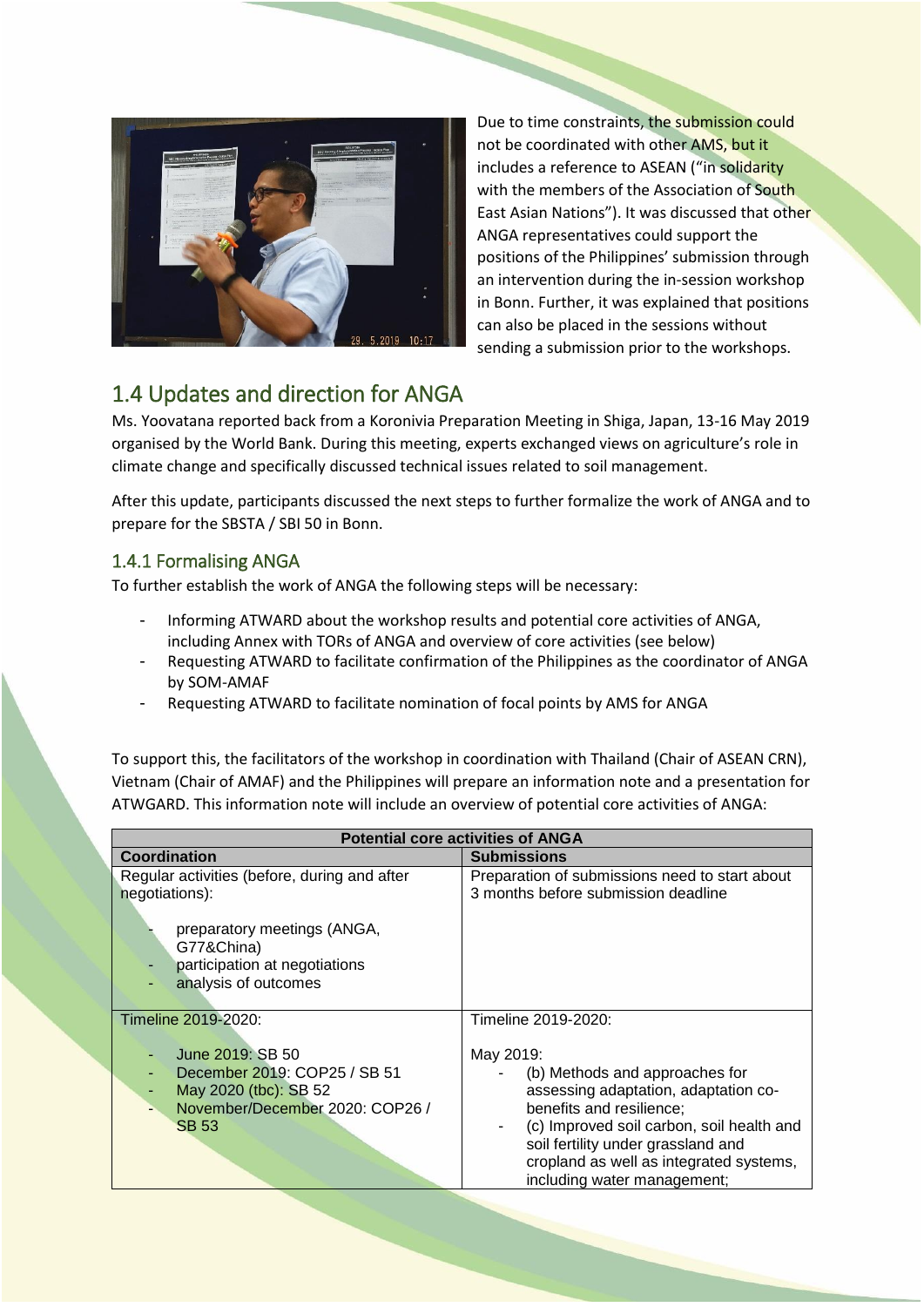| <b>Potential core activities of ANGA</b> |                                                                                                                                                                                                                                                                                                 |  |  |  |
|------------------------------------------|-------------------------------------------------------------------------------------------------------------------------------------------------------------------------------------------------------------------------------------------------------------------------------------------------|--|--|--|
| Coordination                             | <b>Submissions</b>                                                                                                                                                                                                                                                                              |  |  |  |
|                                          | September 2019:<br>(d) Improved nutrient use and manure<br>management towards sustainable and<br>resilient agricultural systems;<br>2020:<br>(e) Improved livestock management<br>systems;<br>(f) Socioeconomic and food security<br>dimensions of climate change in the<br>agricultural sector |  |  |  |

# 1.4.2 Preparation for and coordination during SBSTA / SBI 50

ANGA will be represented in Bonn by Philippines, Thailand, Vietnam, Indonesia and Malaysia. It was highlighted that it will be crucial to reiterate ASEAN's views as expressed in the joint submission on topic 2(a) (modalities for implementation, see Annex) and, by this, influence the content of the respective workshop report that will be discussed during the in-session meeting.

The Philippines will organize a coordination call to further discuss ANGA's strategy for the negotiations before the Bonn conference. Representatives of ANGA will also attend the preparation meeting of G77&China on 15-16 June in Bonn to gain the support of this group for ANGA's positions.

As ANGA's acceptance by G77&China is still pending, Vietnam agreed to send a new letter to the Group's chair on this behalf.

For the future, participants expressed the interest for further trainings to increase negotiations capacities and also for workshops on technical issues addressed in the KJWA topics.

# 2 Meeting Highlights - 29<sup>th</sup>

# 2.1 Opening

The second workshop day was again opened by welcome remarks from NAFRI Director General Dr. Phome, Mr. Hien representing Vietnam as AMAF chair, and Ms. Yoovatana representing Thailand as Chair of ASEAN CRN. They highlighted the achievements by ASEAN-CRN in the past years in increasing resilience for climate change in AMS. They recognized ASEAN-CRN as an important platform for knowledge exchange and promoting action, but also emphasized the challenges posed by climate change to agriculture and forestry in the region.

When introducing the meetings objectives and agenda, Mr. Beau Damen from the Food and Agriculture Organisation of the United Nations (FAO) reminded the participants that the Nationally Determined Contributions (NDCs) of the AMS provide an important framework for ASEAN-CRN's work that can guide its plans, actions and the reporting on progress.

# 2.2 ASEAN-CRN History and Achievements

Ms. Yoovatana summarized the accomplishments of the ASEAN-CRN in the five years since it has been established which included holding knowledge exchange events with stakeholders from governments, civil society, research institutions and development partners, contributing to ASEAN guidelines and knowledge products, identifying good practices and support needs and matching them with support.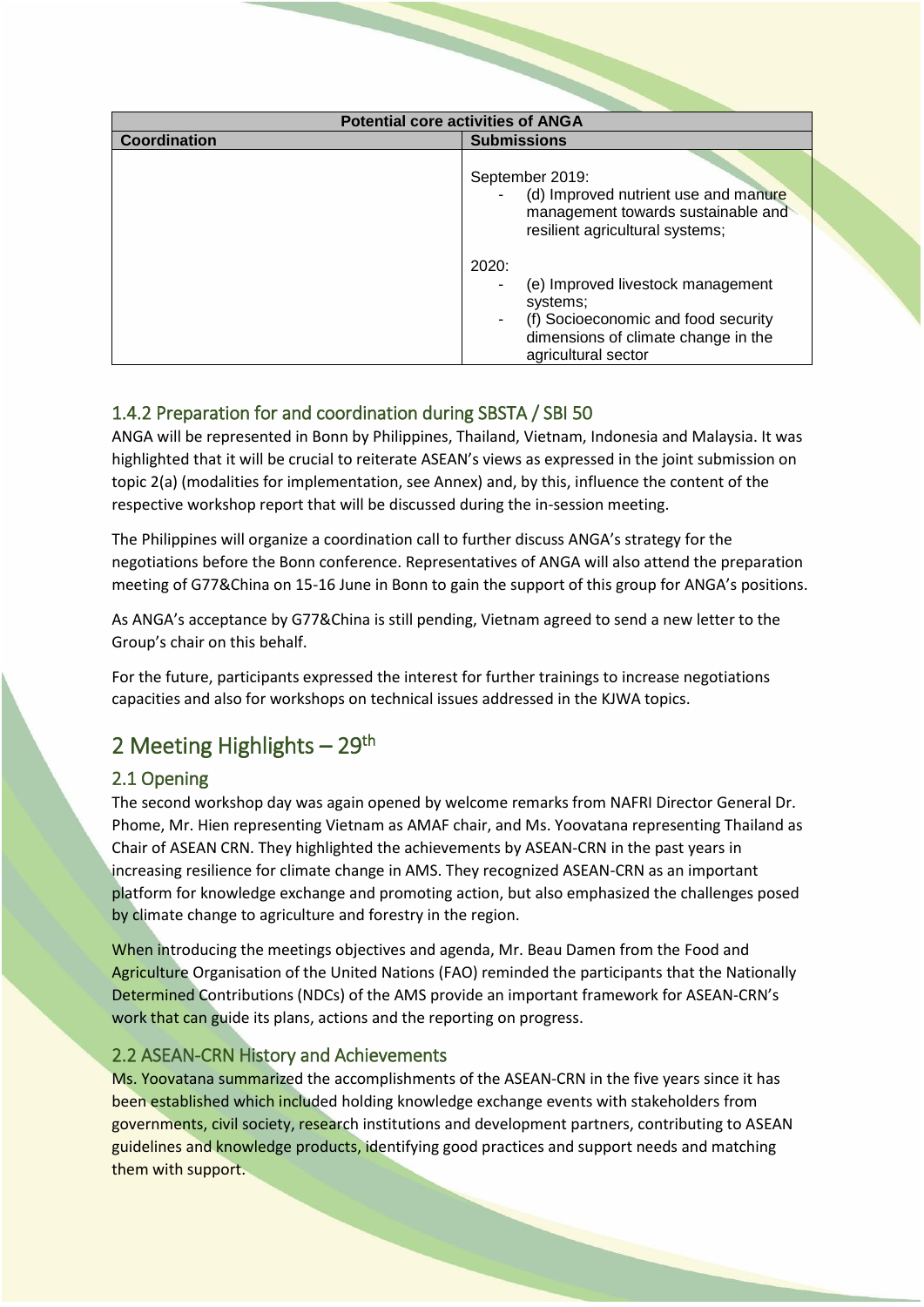## 2.3 Progress on National Action Plans

After a short rerun of what was discussed at the last Annual Meeting in Bali 2018, where participants reflected on in how far their work is connected to their country's NDC, participants of this year's



meeting reviewed and updated the action plans they had developed in order to increase alignment with the NDCs. Overall, all countries have progressed in their endeavors and many of the actions noted in the plans are being implemented. Generally, it can be noted that cooperation and coordination between the agriculture and climate policy sphere seem to have evolved and has become more structured.

### 2.4 ASEAN Agriculture and Climate Change – good practices and needs

In this session, three initiatives shared their approaches to climate smart agriculture:

Ms. Hazel Arandez-Tanchuling introduced the **Rice Watch Action Network**, which provides assistance for local government units (LGUs) in the Philippines for climate change action planning and implementation and monitoring in the agriculture sector. The Network has developed an Enhanced LGU Guidebook on the Formulation of Local Climate Change Action Plan. She highlighted the importance for collaborating with the national government in order to scale up efforts. Other lessons learned are that a comprehensive approach for climate change planning in agriculture is needed that involves different stakeholders and that adaptation planning does not equal agriculture planning, as it focuses more on vulnerabilities of people.

#### <https://www.facebook.com/RiceWatch/>

Jerome Villanueva from IRRI and Timothy Straker-Cool from Cuso International Laos spoke about the **Climate Smart Villages**, which are being supported by CGIAR and CCAFS. The project is working in different sites in four ASEAN countries. Here, tools and protocols for climate smart agriculture are being tested and evaluated. Scaling-up of the approaches is being done through farmer field schools, seed fairs and distribution of climate-resistant rice varieties and community seedbanks. The work is linked to national adaption programmes and the countries' NDCs.

#### [https://ccafs.cgiar.org/novel-approaches-climate-smart-villages-mekong-region#.XPa\\_MnkUn4g](https://ccafs.cgiar.org/novel-approaches-climate-smart-villages-mekong-region#.XPa_MnkUn4g)

Dr Nguyen Quang Tan from ICRAF presented on crop irrigation with water saving technology for sandy soil in Vietnam, which is supported by the Australian Centre for International Agricultural Research (ACIAR). The project uses integrated water, soil and nutrient management for sustainable farming. Amongst others, it has tested water-saving technologies for selected crops and plans to expand initiative to include further crops.

#### <https://www.aciar.gov.au/East-Asia/Vietnam>

#### <http://worldagroforestry.org/region/southeast-asia>

Following the presentations, participants discussed how governments as well as ASEAN-CRN could support scaling up successful approaches. It was highlighted that governments should provide resources for research, training and awareness raising, publish guidelines for adaptation, improve coordination between different development partners and reflect efforts to mainstreaming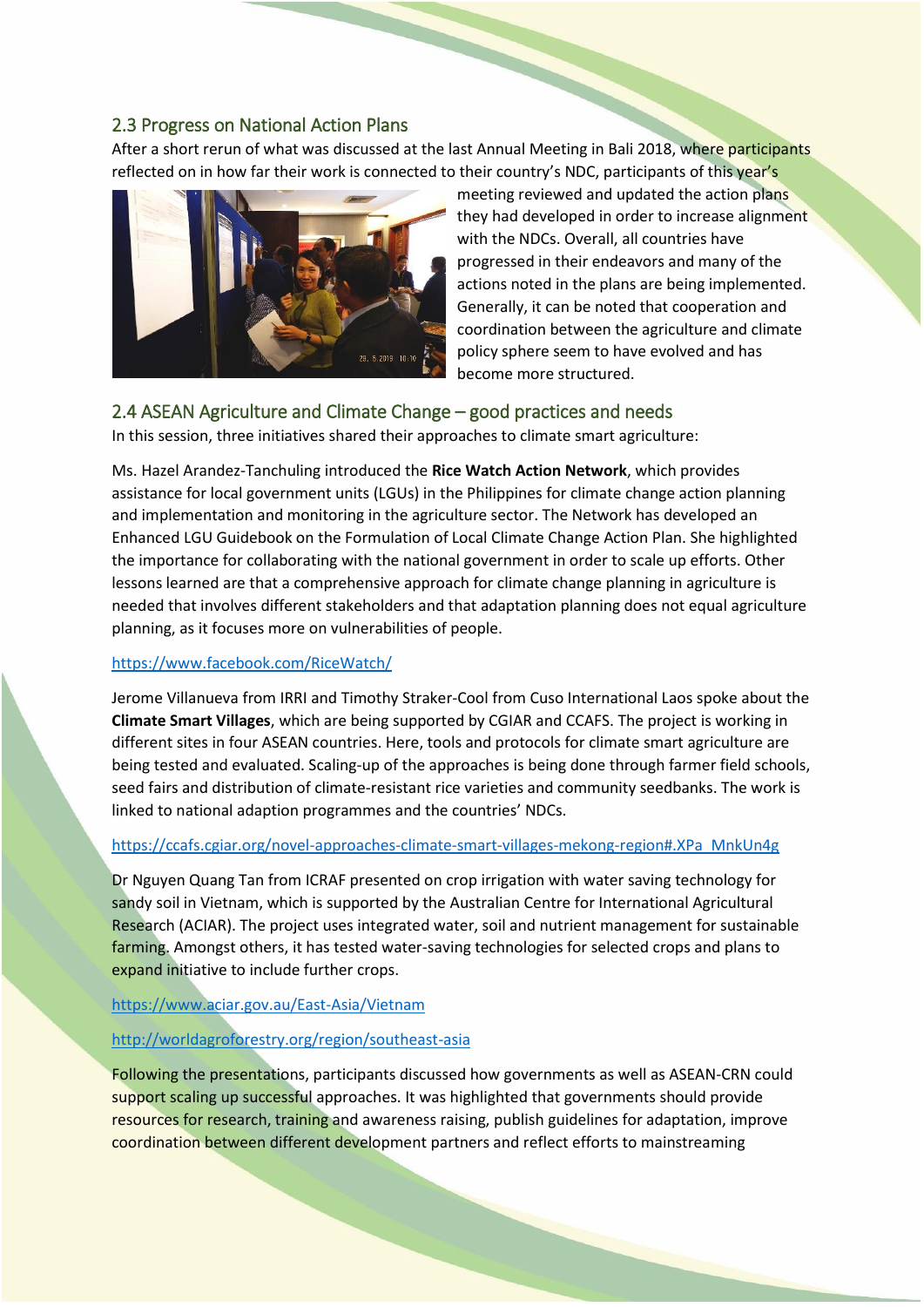adaptation in the public budget. Participants noted the challenge that high up-front costs for developing project proposals are a common challenge.

The ASEAN-CRN on the other hand should continue to support replicating of successful approaches across ASEAN countries and coordination and collaboration between different stakeholders.

## 2.5 Presentations and market place with development partners

During the market place session several development partners presented their support programmes for climate-smart land use and exchanged with the other participants about potential for collaboration.



Capacity Building Initiative for Transparency (with a focus on FAO support):

- Created under the UNFCCC through the Paris Agreement to help strengthen the institutional and technical capacities of non-Annex I countries to meet the enhanced transparency requirements defined in Article 13 of the Paris Agreement
- Funds managed by the Global Environment Facility (GEF), projcts implemented by different implementing partners such as FAO

### <https://www.thegef.org/topics/capacity-building-initiative-transparency-cbit>

AFOCO (Asian Forest Cooperation Organization):

- Founded as part of Korea-ASEAN forest cooperation, but now an independent initiative
- Strategic priorities: customized afforestation & reforestation models, climate change adaptation approaches, management of forest related disasters, enterprise development, institutional capacities & promotion of regional actions
- Provision of scholarships for higher education and trainings through regional education & training centers
- How to engage (for member countries):
	- o Consult with country representative
	- o Develop proposal -> reach out to secretariat early to discuss project idea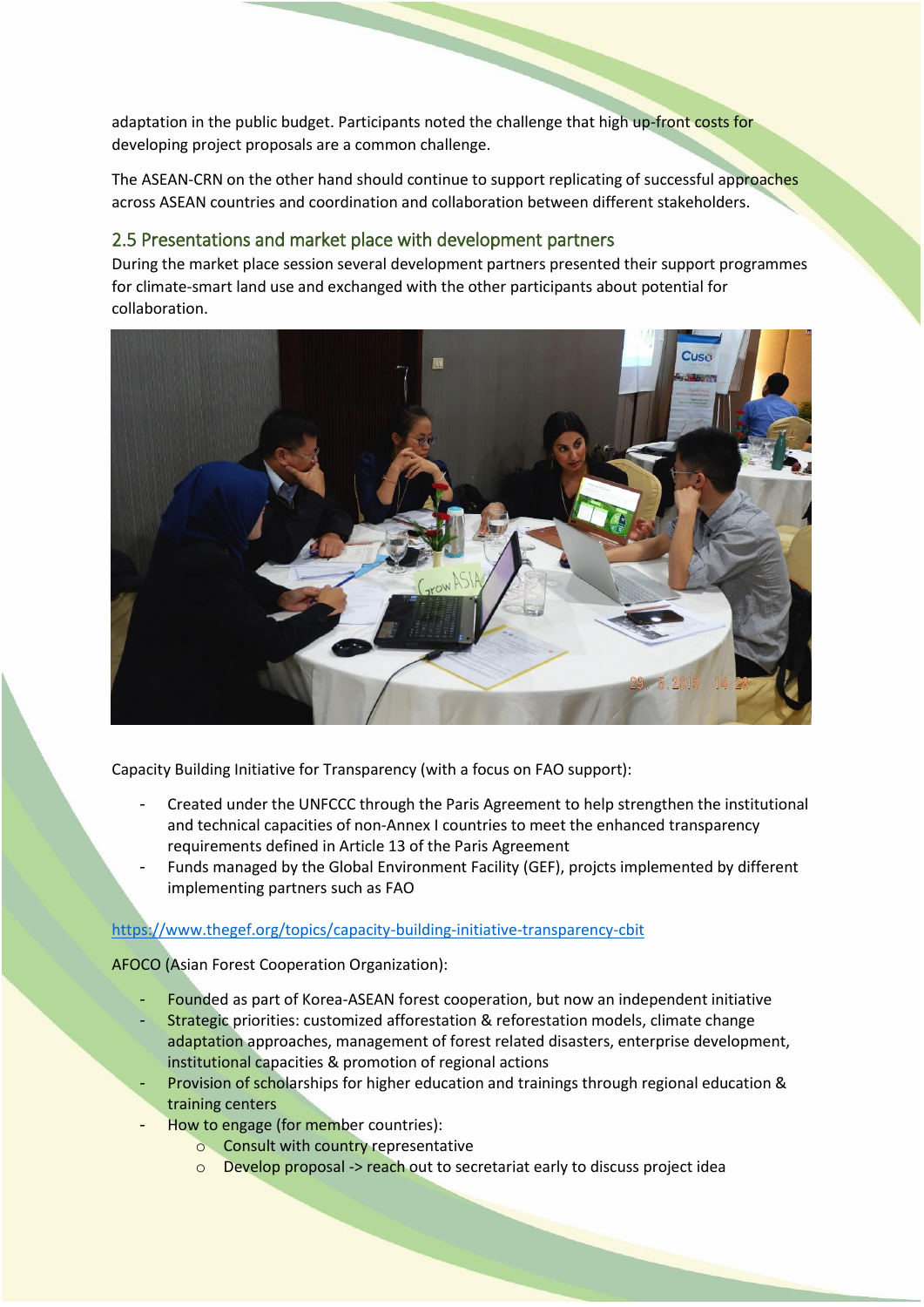- o Project appraisal
- o Project appraisal<br>
confirmation during annual assembly meeting<br>
confirmation during annual assembly meeting
- $\rightarrow$  Also regional projects possible

[http://www.mofa.go.kr/eng/brd/m\\_5676/view.do?seq=319802&srchFr=&srchTo=&srchWord=&src](http://www.mofa.go.kr/eng/brd/m_5676/view.do?seq=319802&srchFr=&srchTo=&srchWord=&srchTp=&multi_itm_seq=0&itm_seq_1=0&itm_seq_2=0&company_cd=&company_nm=&page=1&titleNm=) [hTp=&multi\\_itm\\_seq=0&itm\\_seq\\_1=0&itm\\_seq\\_2=0&company\\_cd=&company\\_nm=&page=1&title](http://www.mofa.go.kr/eng/brd/m_5676/view.do?seq=319802&srchFr=&srchTo=&srchWord=&srchTp=&multi_itm_seq=0&itm_seq_1=0&itm_seq_2=0&company_cd=&company_nm=&page=1&titleNm=) [Nm=](http://www.mofa.go.kr/eng/brd/m_5676/view.do?seq=319802&srchFr=&srchTo=&srchWord=&srchTp=&multi_itm_seq=0&itm_seq_1=0&itm_seq_2=0&company_cd=&company_nm=&page=1&titleNm=)

CUSO International:

Conference "Silver linings for gender transformation through climate adaptation networks", tentatively December 2019

#### <https://cusointernational.org/>

Re-Imagine project/CCAFS:

- Aims to understand anticipatory climate governance in practice: links between anticipation and policy
- Analyses climate change policy processes in ASEAN countries -> investigate ways in which future scenarios can lead to appropriate and effective modes of governance in the world's most vulnerable regions, and serve as useful decision making tools in developing countries

#### <https://ccafs.cgiar.org/scaling-out-scenario-guided-policy-and-investment-planning#.XPP9f3kUmP8>

World Agroforestry:

- Support for agroforestry for adaptation & mitigation
- ASEAN guidelines for agroforestry are being developed -> support for roll-out
- Scaling-up field work experience to national level

#### <http://worldagroforestry.org/region/southeast-asia>

ESCAP Centre for Sustainable Agricultural Mechanization:

Regional center that focuses on agriculture mechanization for enhancing productivity and food security

- New focus on resilience of smallholder farmers
- Avenues for cooperation: trainings, pilot projects etc.

#### [www.un-csam.org](http://www.un-csam.org/)

Grow ASIA:

- Inclusive action on sustainable agriculture, focus on smallholder farmers
- Operates in five ASEAN countries
- Thematic areas: Digital solutions, Inclusive Finance, Farmer aggregation

### <https://www.growasia.org/>

Strengthening Agro-climatic Monitoring and Information System (SAMIS)/FAO:

Objective: enhance capacities to gather, process, analyse, and share climatic and geospatial information so that these can be applied to planning and decision-making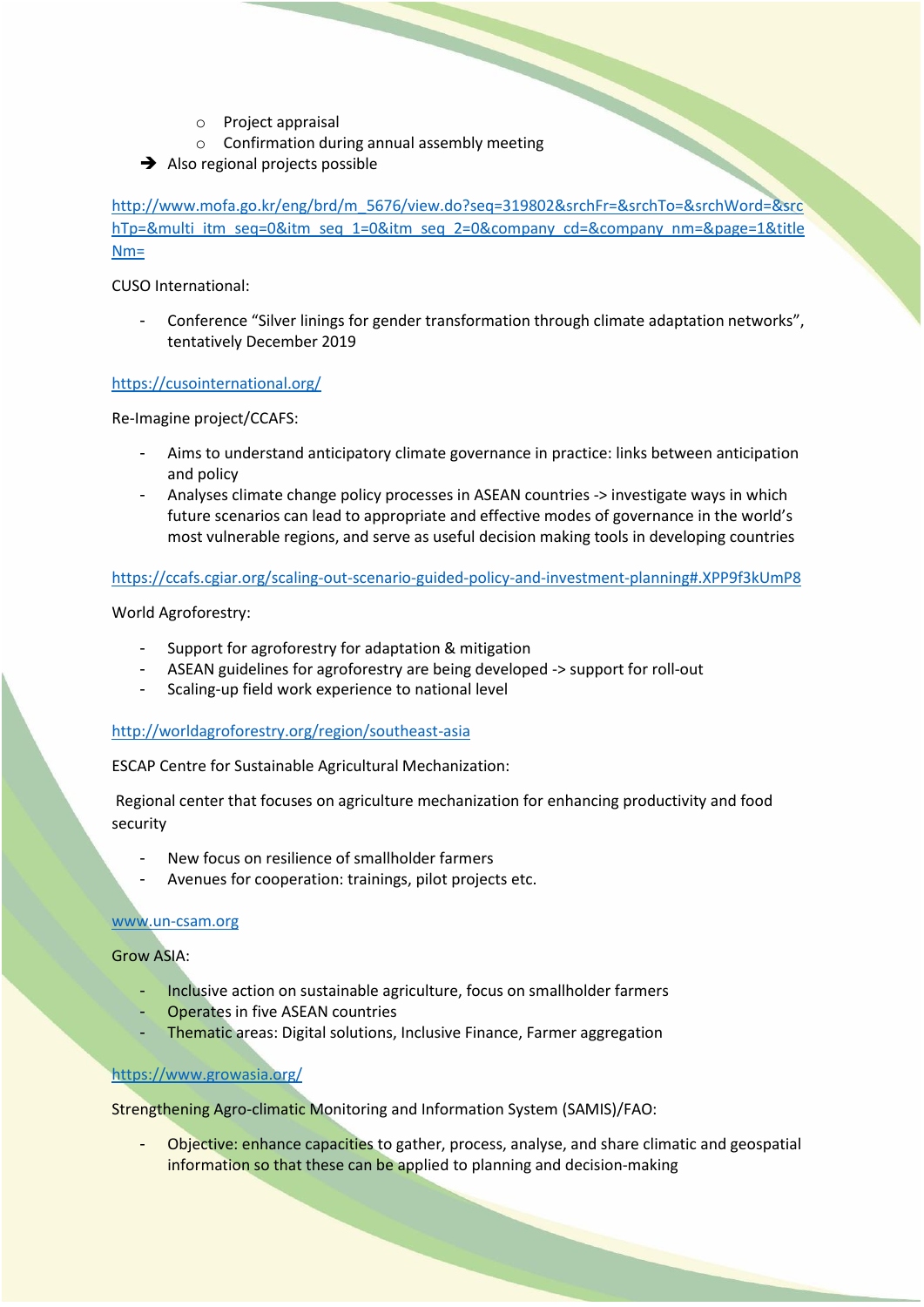- Building the infrastructure and a comprehensive agro-climatic monitoring and information capacity focused on boosting sustainable production by optimizing farmers and smallholders resilience against climate change
- Regional activities e.g. conference on spatial planning for mitigation & adaptation

### <http://www.fao.org/in-action/samis/en/>

Announcement of two conferences:

- Workshop on Establishing CSVs in the ASEAN Region, 8-14 July 2019, SEARCA, Los Baños, Laguna, Philippines
- Global Conference on Climate Smart Agriculture, October 11-14, 2019, Bali, Indonesia

<https://globalcsaconference.org/>

# 2.6 Progress on Mainstreaming the ASEAN PPP Investment Guidelines for Food, Agriculture and Forestry

Ms. Ishwinder Kaur from Grow ASIA provided an update about the progress in mainstreaming the ASEAN PPP Investment Guidelines for Food, Agriculture and Forestry that have been adopted in October 2018. The guidelines consists of principles and recommendations for governments, investors and other stakeholder how to encouraging responsible investment in food, agriculture and forestry.

An action plan has been developed for implementing the guidelines which still needs to be approved by ATWGARD. Grow ASIA plans to create a group of experts who can provide advice on the guidelines as well as tailored (online) trainings.

[https://docs.wixstatic.com/ugd/4458b1\\_72f0553231b14209a4195dff8466b845.pdf](https://docs.wixstatic.com/ugd/4458b1_72f0553231b14209a4195dff8466b845.pdf)

## 2.7 ASEAN-CRN regional action plan

Participants reviewed the action plan developed last year and gave an update about the status of implementation. Some activities have been completed or are ongoing, some others are still pending.

Participants then had the chance to add further ideas for actions that actors within the ASEAN-CRN could implement jointly.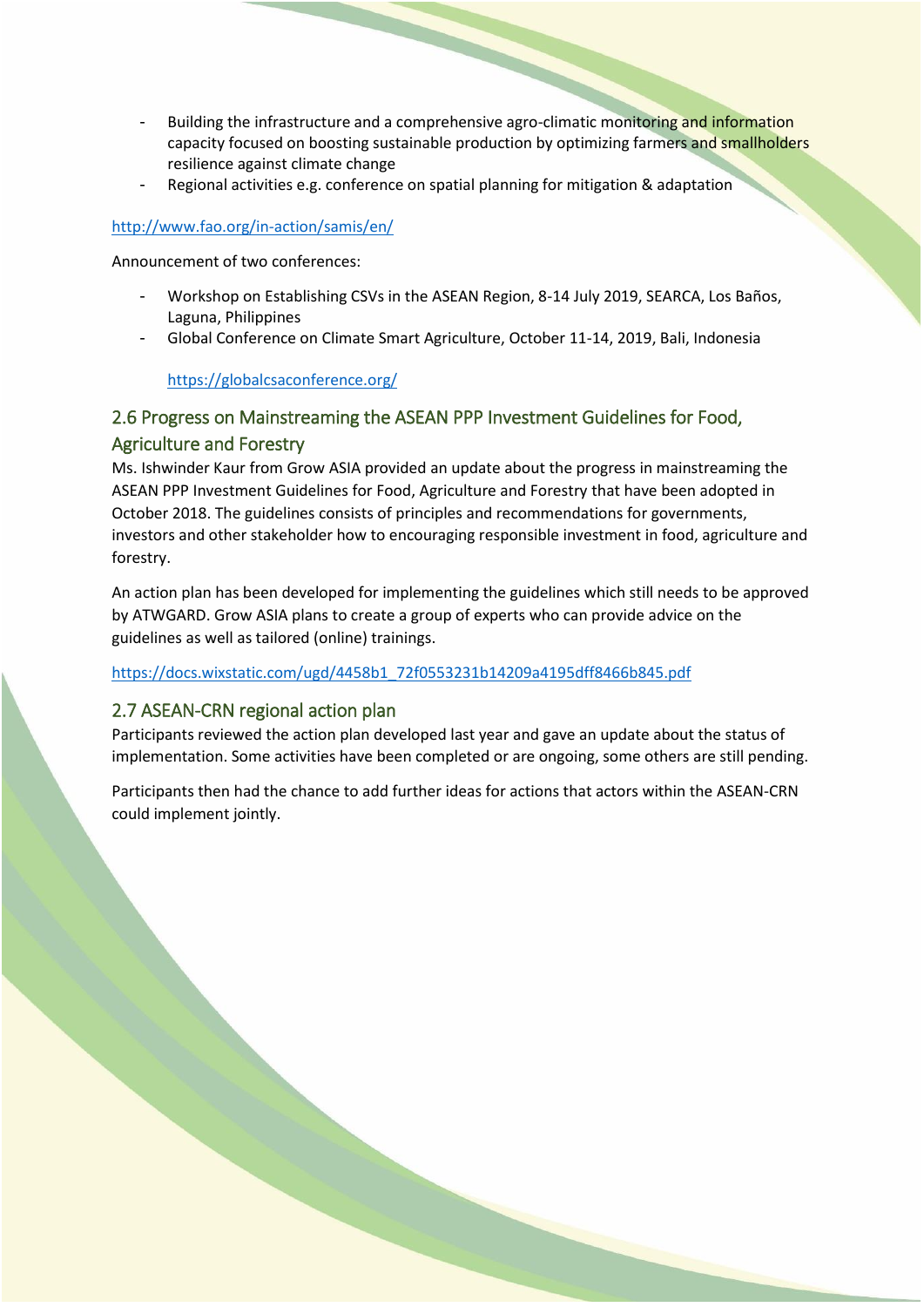**Table 1. ASEAN CRN Climate Action Plan on FAF Sectors (2019-2020).**

|                   | <b>Specific Activity</b>                                                                                         | <b>Committed Lead</b><br><b>Agency</b> | <b>Support Agency</b>                   |
|-------------------|------------------------------------------------------------------------------------------------------------------|----------------------------------------|-----------------------------------------|
| <b>GOVERNANCE</b> | 1. Identify options to strengthen<br>coordination among CSOs to support<br>CAFA/CSA                              | ASIA DHRRA & RWAN                      | <b>FAO</b>                              |
|                   | 2. Exchange on private sector<br>engagement to scale up CSA/CAFA                                                 | AMS                                    | Grow Asia, CIAT,<br>WBCSD, FAO, RECOFTC |
|                   | 3. Follow-up workshop on gender & CSA                                                                            | AMS                                    | FAO, WOCAN, RECOFTC                     |
|                   | 4. Regional exchange on monitoring<br>climate change in agriculture                                              | ASEAN CRN, FAO                         | GIZ, WOCAN, WBCSD,<br><b>CIAT</b>       |
|                   | 5. Strengthening coordination among<br>ANGA on the development of KJWA<br>submissions and negotiation strategies | <b>ASEAN CRN</b>                       | GIZ, FAO                                |
|                   | 6. Introduce the information on<br>agriculture climate change to the local<br>people                             |                                        |                                         |
|                   | 7. Regional meeting on climate<br>governance and policy                                                          | <b>CCAFS</b>                           |                                         |
| <b>ADAPTATION</b> | 1. Exchange on risk assessment for<br>agriculture adaptation planning and<br>implementation                      |                                        | <b>FAO</b>                              |
|                   | (1) Fifth global CSA conference, Bali,<br>Indonesia                                                              | CCAFS, IAARD, CIAT                     | <b>ASEAN CRN, GIZ</b>                   |
|                   | (2) Knowledge exchange on Climate<br><b>Smart Village models and experiences</b>                                 | <b>CCAFS</b>                           | ASEAN CRN, GIZ, CIAT                    |
|                   | 2. Assessment tools on efficienc and<br>effectiveness of CSA practices                                           | <b>ATWGARD, ASEAN CRN</b>              |                                         |
|                   | 3. CSA on livestock including manure<br>management                                                               | <b>ATWGARD, ASEAN CRN</b>              |                                         |
|                   | 4. Agroclimate information for<br>agriculture in ASEAN (CLMV)                                                    | <b>AMS</b>                             | <b>FAO</b>                              |
| <b>MITIGATION</b> | 1. Regional case studies and knowledge<br>exchange on healthy (paddy) soils for<br>emissions reduction           | <b>FAO</b>                             | CARDI, MARDI                            |
|                   | 2. Exchange of knowledge on mitigation<br>in agriculture and forestry                                            | ASEAN CRN, FAO                         | <b>CCAFS</b>                            |
|                   | 3. Regional knowledge sharing on model<br>of CSA upscaling                                                       | ASEAN CRN, FAO                         | <b>CCAFS</b>                            |
|                   | 4. Regional publication on role of<br>agroforestry (AF) in climate change<br>mitigation and adaptation           | <b>ICRAF</b>                           | <b>FAO</b>                              |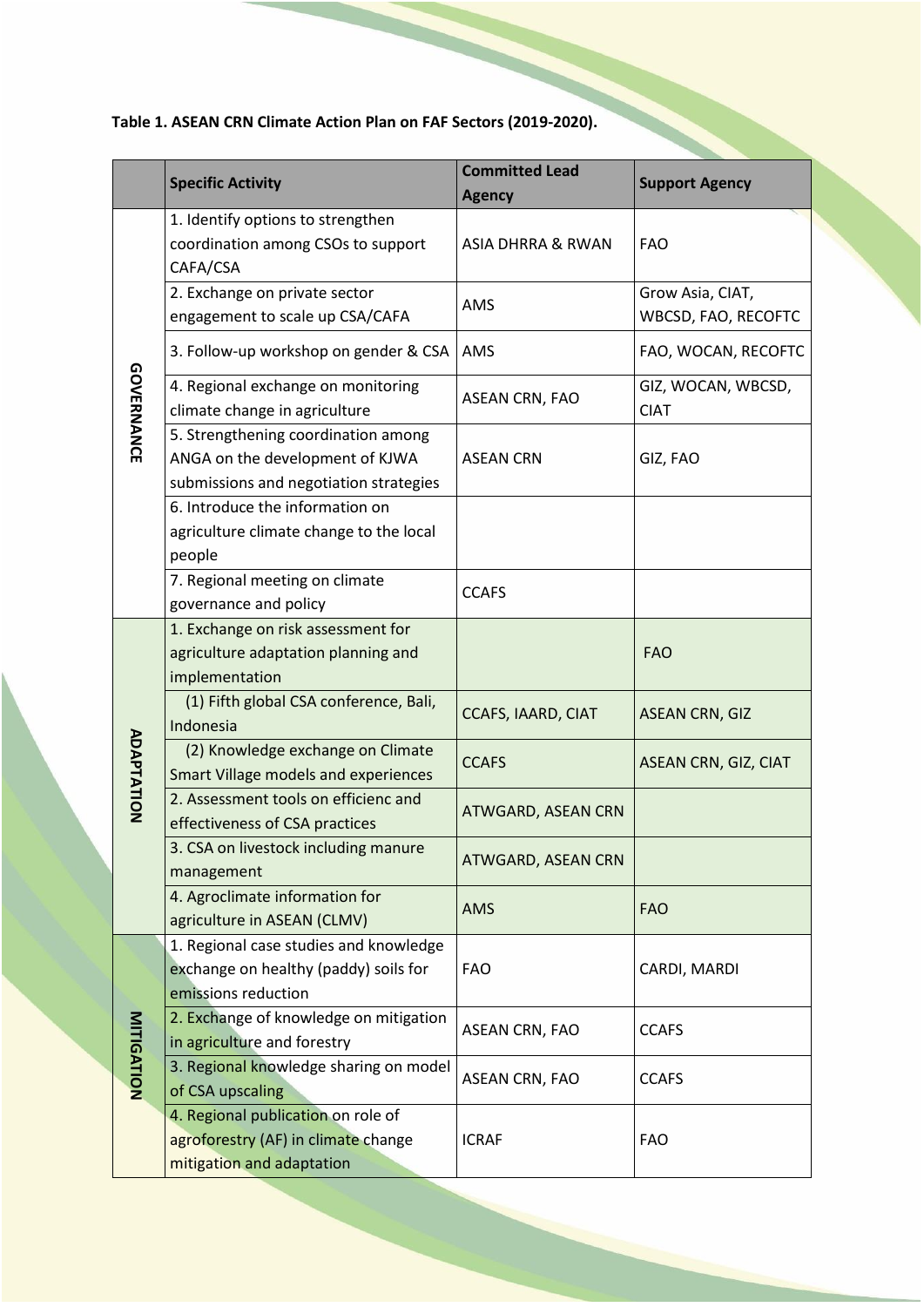|                | <b>Specific Activity</b>                                                                                                                                            | <b>Committed Lead</b><br><b>Agency</b> | <b>Support Agency</b> |
|----------------|---------------------------------------------------------------------------------------------------------------------------------------------------------------------|----------------------------------------|-----------------------|
| <b>FINANCE</b> | 1. Development of a regional proposal<br>on NDC priority financing (FINA-SEA)                                                                                       | <b>FAO</b>                             | <b>CIAT</b>           |
|                | 2. Micro grants for CSA/CRA pilot and<br>documentation                                                                                                              |                                        | <b>FAO</b>            |
|                | 3. NDC investment pipelines for<br>agriculture (GCF regional proposal)                                                                                              | <b>ASEAN CRN, FAO</b>                  | GIZ, CIAT, CCAFS      |
|                | 4. Workshop on PPP to promote CSA                                                                                                                                   | <b>ASEAN CRN</b>                       | <b>GROW ASIA, FAO</b> |
|                | 5. Research on Climate Resilient<br>Agriculture                                                                                                                     | <b>ASEAN CRN</b>                       | <b>GROW ASIA</b>      |
|                | 6. Sharing Climate Resilience<br>Information through workshops,<br>meeting, global for a                                                                            |                                        | GIZ                   |
|                | 7. Improve the agricultural technology<br>and techniques                                                                                                            |                                        |                       |
| MONITORING     | 1. Capacity building on geospatial<br>information for improved agriculture<br>monitoring                                                                            | <b>FAO</b>                             | <b>CIAT</b>           |
|                | 2. Development of policies (regional<br>policies and engagement), indicators<br>and tools for the implementation and<br>monitoring of ecosystem-based<br>adaptation | <b>ASEAN CRN, FAO</b>                  | WOCAN, CIAT, ICRAF    |
|                | 3. Implementation/scaling up of ASEAN<br><b>Endorsed Guidelines related to climate</b><br>change/investments                                                        | Grow Asia                              | GIZ.                  |
|                | 4. MRV for CSA                                                                                                                                                      | ATWGARD, ASEAN CRN,<br><b>FAO</b>      | GIZ                   |
|                | 5. Development of information system<br>for adaptation and mitigation                                                                                               |                                        |                       |

As shown in the table above, the regional action plan focused on the five areas of governance, adaptation, mitigation, finance and monitoring. Among the strategies identified were regional knowledge exchanges on CSA, adaptation and mitigation planning and implementation, as well as on tools for monitoring agriculture and ecosystem based adaptation. In terms of governance, AMS representatives identified regional policies for monitoring and strategies that strengthen engagement with the civil and private sectors, particularly for scaling up CSA activities. Moreover, to meet the need for financing these activities, it was recommended that a regional proposal should be developed for NDC priority financing and investment pipelines, as well as micro grants for CSA in particular and agriculture in general.